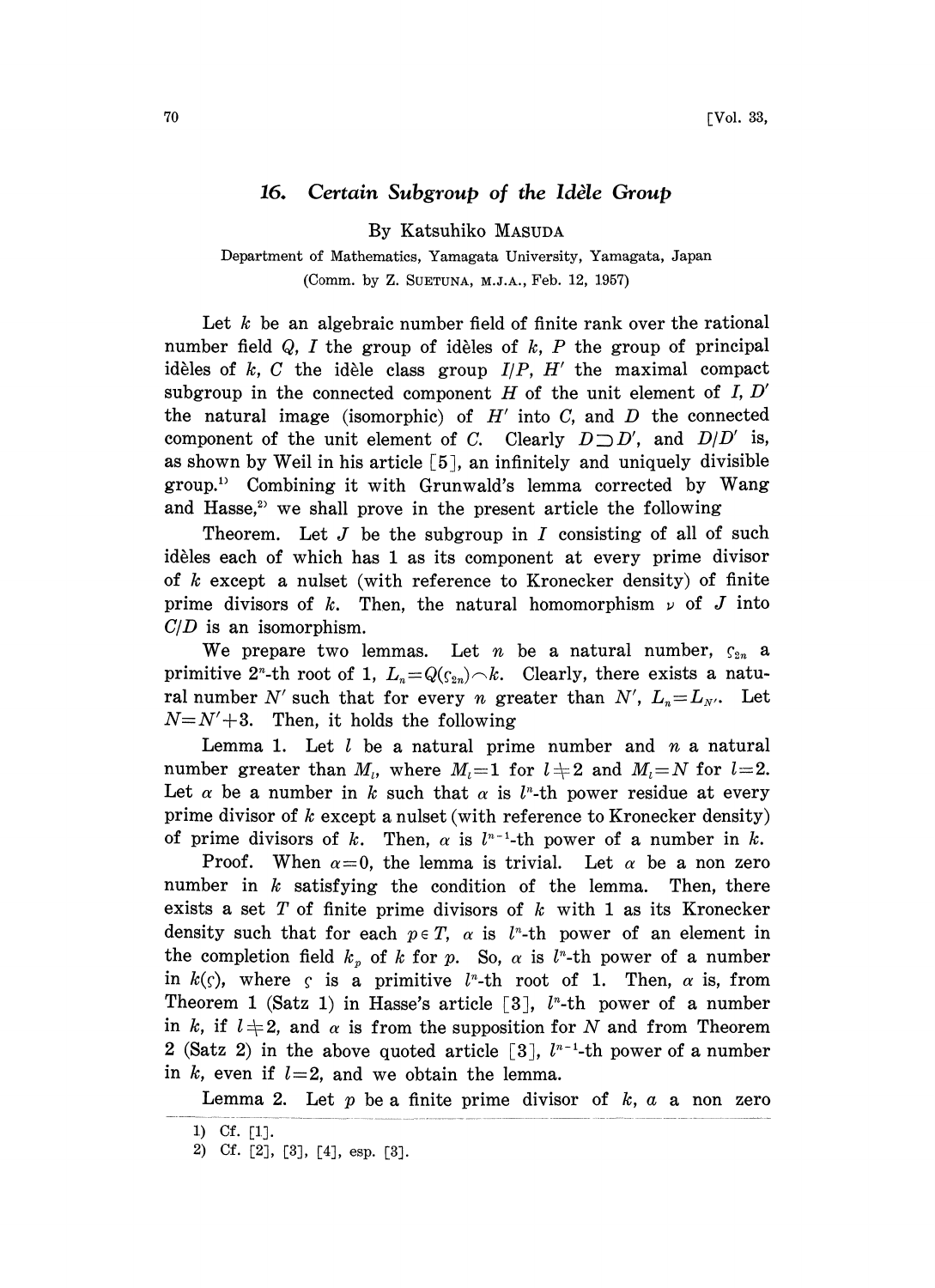element in the completion field  $k_p$  of k for p such that for every natural number  $n$  and for every prime natural number  $l, a$  is always  $l^*$ -th power of an element in  $k_p$ . Then,  $a=1$ .

Proof. Let a be a non zero element in  $k<sub>p</sub>$  satisfying the condition in the lemma. Then  $a$  is clearly a unit. As is well known, the multiplicative group  $U_p$  of the units of  $k_p$  is isomorphic with a Galois group  $(G(A_p/Z_p))$  in the following), and  $a=1$ , q.e.d.

Proof of Theorem. Let a be an idèle in J such that  $\nu(a) \in D$ . As  $D/D'$  is infinitely divisible, there exist for each natural number *n* and for each natural prime number l an idèle  $b_{i,n}$  and a non zero number  $\alpha_{l,n}$  in k such that

$$
ab_{l,n}l^n\alpha_{l,n}\in H'.
$$
 (1)

So,  $\alpha_{l,n}$  is  $l^{n}$ -th power residue for every finite prime divisor of k except a nulset of prime divisors of  $k$ . Suppose that  $n$  is sufficiently large. Then,  $\alpha$  is from Lemma 1  $l^{n-1}$ -th power of a non zero element in k. So, each of the local components  $\iota_n(a)$  of a for every finite prime divisor p of k is  $l^{n-1}$ -th power of an element in  $k_p$ . As l is arbitrary prime natural number and  $n$  is arbitrarily large natural number, it follows from Lemma 2, that  $\iota_p(a)=1$  and  $a=1$ , q.e.d.

Corollary 1. Let  $A_p$  be a maximal abelien extension of a completion field of k for a prime divisor p of k,  $\mu$  an injection of a maximal abelien extension A of k into  $A_p/k_p$ . Then,  $k_p\mu(A)=A_p$ .

Proof. Let  $Z_p$  be the maximum subfield in  $A_p$  without ramification over  $k_p$ . As is well known,  $Z_p \subset k_p \mu(A)$ . Let  $\varphi_p$  be the local norm residue symbol of  $k_p$ . Obviously,  $\varphi_p$  is an isomorphism of the multiplicative group  $k_p^*$  of the non zero elements in  $k_p$  into the Galois group  $G(A_p/k_p)$ , and it maps the subgroup  $U_p$  of the units in  $k_p$  onto the Galois group  $G(A_p/Z_p)$  of  $A_p$  over  $Z_p$ . Let  $\varphi$  be the global norm residue symbol of k. Obviously,  $\varphi$  is homomorphism of I onto the Galois group  $G(A/k)$  of A over k having  $\overline{D}$  as its kernel, where  $\overline{D}$ is the subgroup in  $I$  consisting of idèles involved in elements in  $D$ . It follows from the above theorem that  $\varphi$ , restricted into  $k_{\nu}^{*}$  (involved in I), gives an isomorphism of  $k_p^*$  into the Galois group  $G(A/k)$ . So  $\varphi \varphi_{p-1}$  gives an isomorphism of  $G(A_p/Z_p)$  into  $G(A/k)$  and the restriction of  $G(A_p/Z_p)$  into  $k_p\mu(A)$  gives an isomorphism of  $G(A_p/Z_p)$  onto  $G(k_p\mu(A)/Z_p)$ , which certifies the corollary.

As  $\varphi_p(k_p^*)$  is dense in  $G(A_p/k_p)$ , we obtain easily the following

Corollary 2. Let  $K_p$  be a finite extension in  $A_p$ . Then, there exists a finite extension K of k in A having an injection  $\mu$  such that  $K_p = k_p \mu(K)$ .

Let  $B$  be a Galois extension field of  $k$ , involving  $A$  and having an injection  $\mu$  into  $A_p/k_p$ . As  $G(A_p/k_p)$  is a completion of  $\varphi_p(k_p^*)$  and  $k_p^*$  is locally compact abelien group, it follows from the above theorem